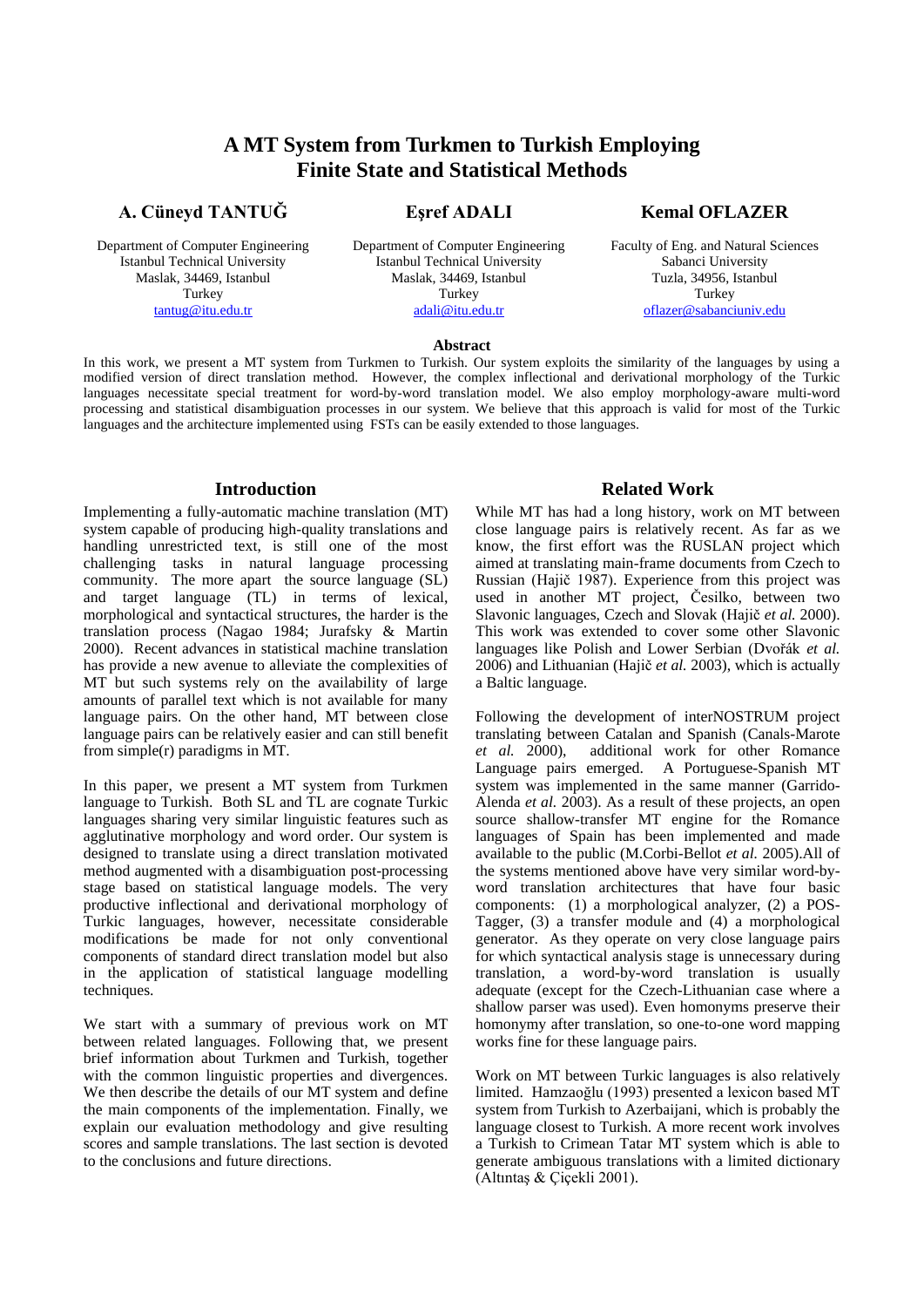# **Turkish and Turkmen Languages**

As a subfamily of Ural-Altaic language family, Turkic languages comprise over 40 languages: Turkish, Azerbaijani, Uzbek, Turkmen, Kyrgyz, Kazakh, Uighur, Chagatai, Karagas, Tatar, Yakut, Chuvash being the more prominent ones<sup>1</sup>. Turkish is the largest Turkic language having more than 70 million native speakers while Turkmen language is used by approximately 11 million people. Turkmen language shares many common linguistic properties with Turkish to some extent. However, many divergences due to regional and historical reasons prevent the mutual intelligibility across these languages.

# **Morphology**

Both Turkish and Turkmen language have very productive derivational and inflectional morphologies where suffixes are affixed to a root word or another suffix (Oflazer 1995). Here are two examples word formation in these  $languages$ :

```
Turkish : sağlamlaştırdık (we made it strong)
sağlam+Adj
    ^DB+Verb+Become
    ^DB+Verb+Caus+Pos+Past+A1pl
Turkmen : baglanyşyklydyr ((it) is related to …)
baglanyşyk+Noun+A3sg+Pnon+Nom
       ..<br>^DB+Adi+With
        ^DB+Verb+Zero+Pres+Cop+A3sg
```
Although Turkmen and Turkish languages use different alphabets in their orthography, most of the morphophonetic rules are common. For example, both languages exhibit vowel harmony and consonant mutation rules.

Both of the languages include similar suffixes with same or very close semantics. However, divergences like different tense aspect moods or different subject-verb agreement properties are observed frequently. For instance, the  $+mak\varsigma l+mek\varsigma l$  Turkmen suffix<sup>3</sup> does not have counterpart in Turkish. Similarly, the definite future tense suffix attached to a Turkmen verb never accepts a person agreement marker after it; on the contrary, such a marker is a must in Turkish.

Turkmen morphotactics is very similar to Turkish, essentially for nominals. However, Turkmen verbal morphotactics differ from Turkish in many cases like denoting polarity and the order of causative, passive or reflexive suffixes.

The most problematic morphological issue for Turkic languages is ambiguity. Surface forms can be segmented in various ways and thus can result in different root words and/or different suffix combinations. An example of morphological ambiguity for the Turkish surface form *izin* is given below (Hakkani-Tür *et al.* 2002).

- 1. iz+Noun+A3sg+Pnon+Gen (trace/print)
- 2. iz+Noun+A3sg+P2sg+Nom (your trace/print)
- 3. izin+Noun+A3sg+Pnon+Nom (permission)

Similar kinds of ambiguities are also observed for Turkmen language.

# **Syntactic Structure**

All Turkic languages are free constituent order languages; phrases can be arranged freely within the sentence based on discourse requirements. However, the unmarked order is SOV. Morphological case markers of some constituents determine their grammatical role in the sentence.

From the point of view of syntactical structure, almost one-to-one mapping can be observed between Turkish and Turkmen. However, word-by-word correspondence fails in many situations. Some Turkmen multi-word units (MWU) may be translated into Turkish as a single word. In many cases with adjective participles, it is inevitable to change the position of some morphemes among other words in the adjectival phrase. A sample alignment between a Turkmen sentence and a Turkish sentence is given below:



Figure 1-Alignment Example

In this alignment, one can readily see the replacement of Turkmen  $+i\tilde{n}iz$  morpheme<sup>4</sup> with its Turkish equivalent *+iniz*, and also the positional change of the morpheme from the noun to the participle adjectival form. Additionally, a typical instance of a case where SL MWU is aligned with a single TL word, occurs in the end of the example sentence. These and many other examples show that in spite of the syntactical similarities, word-by-word translation is not sufficient solely, and additional sentence level processing must be employed.

# **Lexicon**

Since the origins of the Turkic languages are same, their lexicons share considerable amount of root words sometimes with only minor variations. Most of the variations are observed in orthography whereas spoken languages have more common patterns. Personal pronouns, date/time expressions, organ names, main color names, numbers are nearly same for all Turkic languages. As an example, the personal pronoun *ben* (I) in Turkish is preserved in most of the Turkic languages as its original state or with small phonetic variations (like *men* in Turkmen).

 $1$  http://ww.sil.org, 2007.

 $^{2}$   $\wedge$ DB denotes the derivation boundaries. Please refer to the appendix section for the glosses of other morphological markers. <sup>3</sup> Literal meaning : "*planning or thinking to do sth.*"

 $\frac{4}{4}$   $2<sup>nd</sup>$  person plural possesive agreement suffix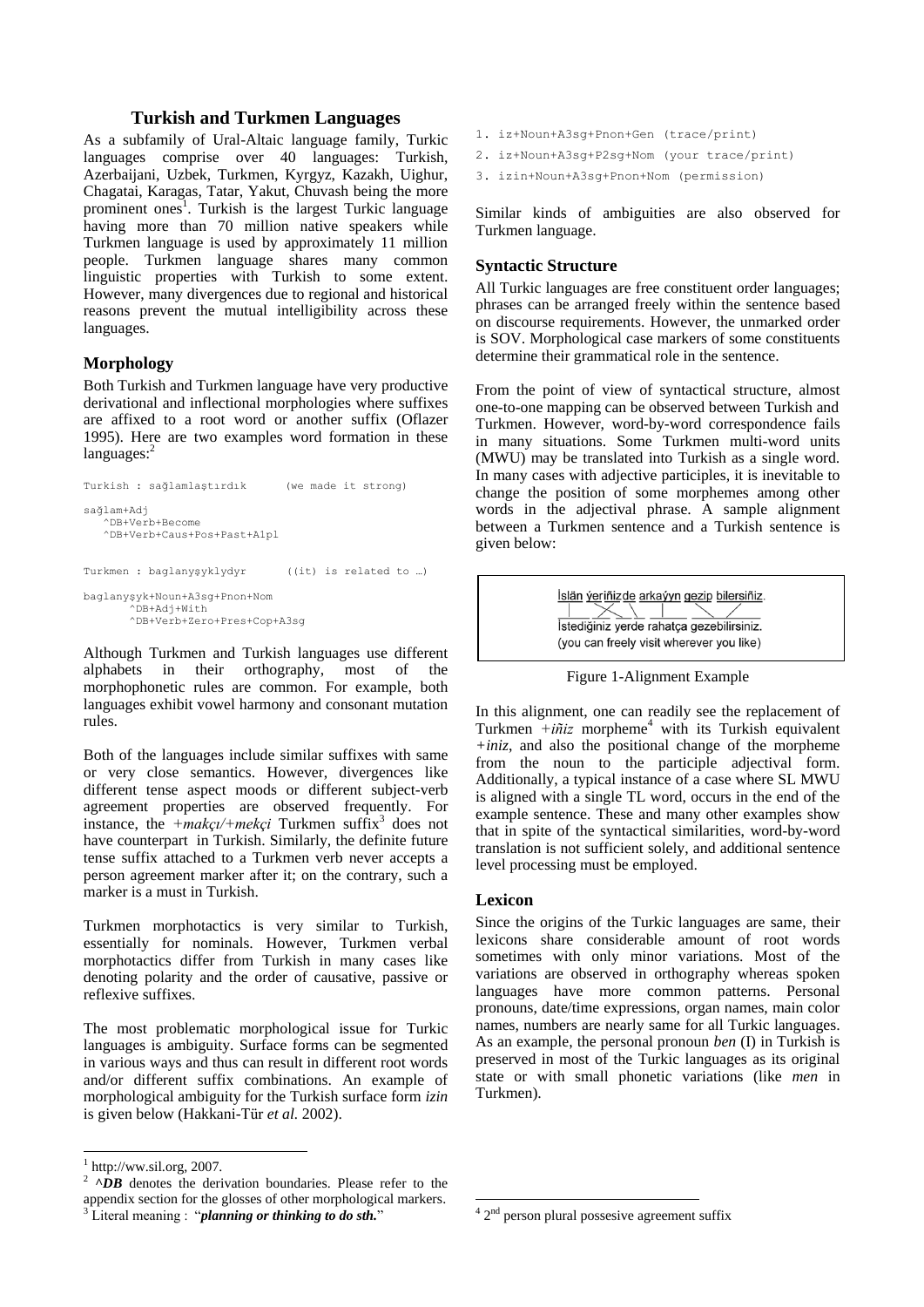

Figure 2 –Block Diagram of the System

# <span id="page-2-0"></span>**The Translation System**

We have designed and implemented a MT system from Turkmen to Turkish. Our system relies on morphological and lexical transfer with all possible ambiguities, and disambiguation by unified TL statistical language modelling. We have opted for disambiguating after conveying the SL side morphological ambiguities to the TL, because Turkmen is still a resource-poor language for statistical language modelling purposes. In order to alleviate the shortcomings of word-by-word transfer model, a morphology-aware MWU recognizer and a sentence level processing module are incorporated into the base system. The main blocks of the system are depicted in [Figure 2.](#page-2-0) Except statistical disambiguation stage, all of the system components are designed in a finite state framework. 5

The proposed method and implemented architecture can be used for MT between not only Turkmen to Turkish but also for other Turkic language pairs.

### **SL Morphological Analyser**

By using Xerox Finite State tools (Karttunen *et al.* 1997), we have developed a two-level Turkmen morphological analyzer (Tantuğ *et al.* 2006). 6 It is noteworthy that the outputs of this morphological analyzer are ambiguous; the average number of outputs for each input word is about 1.55 analyses. This morphological analyzer is carefully designed to maintain the maximum intersection with the Turkish analyzer in hand, so that the number of morphological feature transfer rules can be kept minimal.

# **Multi-Word Processing**

l

MWU processing in agglutinative languages is a quite difficult task owing to unlimited number of surface forms.

Quick look-up lists for MWUs are useless for Turkish and Turkmen since the components of MWUs can suffer a derivational and/or inflectional process. In order to recognize MWUs, we used a very similar approach of the one described in (Oflazer *et al.* 2004) and classified SL MWUs into 3 separate classes:

- 1. Lexicalized MWUs
- 2. Semi-Lexicalized MWUs
- 3. Non-Lexicalized MWUs

A list of lexicalized MWUs is sufficient for recognition since all of the components in this type of collocations are fixed. However, semi-lexicalized collocations can undergo any kind of morphological process. For example, Turkish equivalents of Turkmen noun *gürüm-jürüm* and verb *bol-* are *gizli* (hidden) and *ol-* (to be), respectively. On the other hand, their combination *"gürüm-jürüm bol-"* should be translated as *kaybol-* (to lose). But, the phrase *"gürüm-jürüm bol-"* occurs usually in inflected and/or derived forms along the running text:

| qürüm-jürüm bolypdyrsyñ | kaybolmussundur           |
|-------------------------|---------------------------|
|                         | (you must have been lost) |
| qürüm-jürüm boldy       | kayboldu                  |
|                         | ((he) is lost)            |

The MWU recognizer module uses both surface forms and morphological analyses to detect any possible MWU sequence, and if a match is found, it combines this sequence into a new parse:



Figure 3 – MWU Processing Example

<sup>5</sup> Though conceivably we could have employed a weighted finite state toolkit to implement all components in a single-framework. But such toolkits do not provide the flexibility that we needed for the transfer module.

<sup>&</sup>lt;sup>6</sup> The root word coverage of this morphological analyzer is relatively limited, we are currently working on extending it by adding new root words.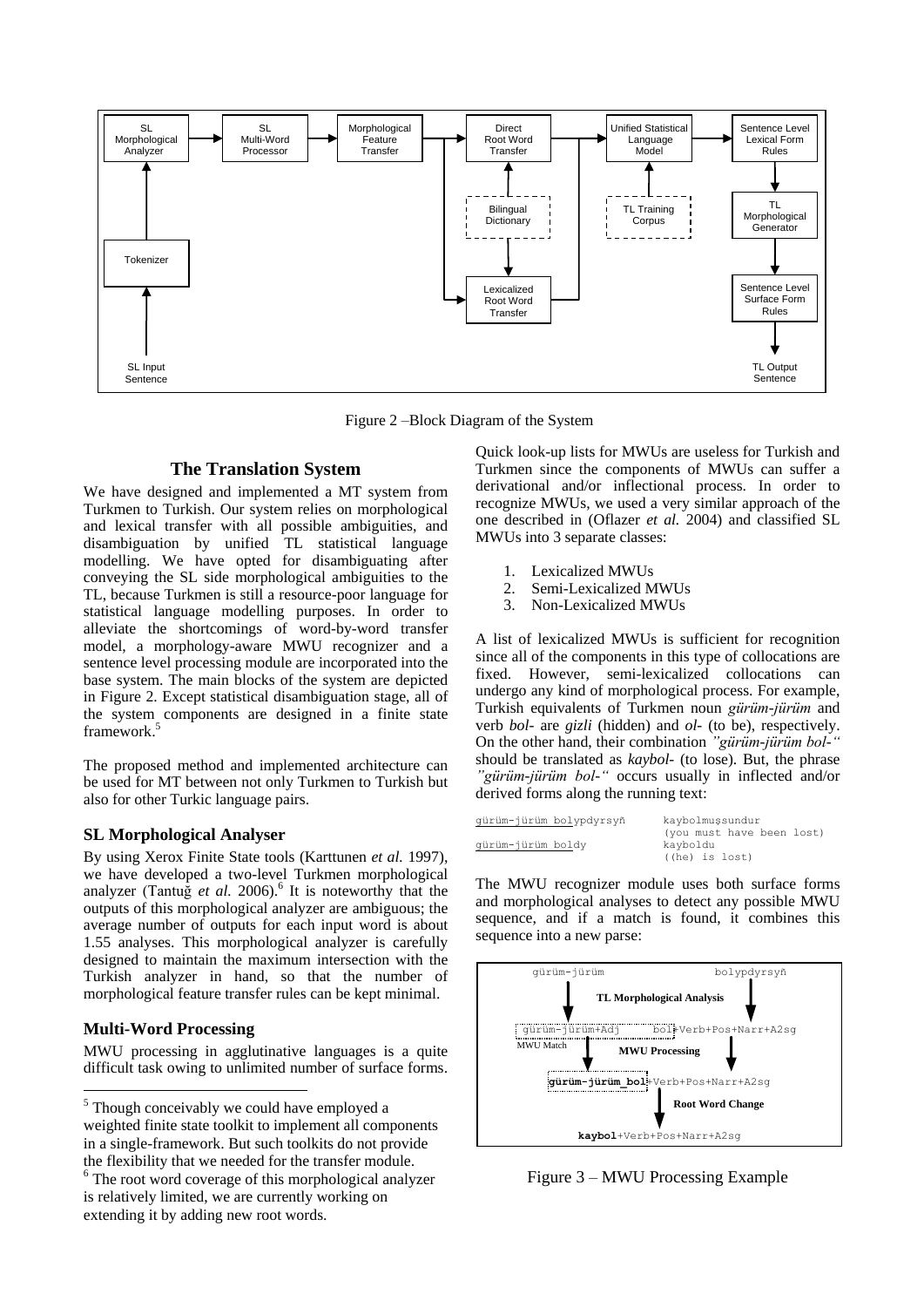In non-lexicalized type of MWUs, morphosyntactic patterns are used to construct the collocation. Some modal formations are expressed by the combination of two or more words, one or both of which is a verb. For instance, when placed after another verb ending  $+yp/+ip$ , the verb *ber-* (to give (to)) indicates that an action is performed for the benefit of someone else, while the same formation with *al-* (to take (from)) indicates an action performed for oneself:



SL root word and morphological features which are not enclosed by the upper dotted box, are variable parts of this type of collocation. While combining these two words, MWU recognizer also transforms the inside of the box into an appropriate TL structure.

### **Morphological Feature Transfer**

This block includes morphological feature transfer rules realized in Xerox regular expression language. A total of 28 hand-crafted rules are prepared using the contrastive knowledge between languages. In the example rule below, the Turkmen aspect mood which has a meaning like "*intention* or *thinking/planning to do sth*" represented by the morphological marker *+Inten*, is transferred to Turkish as two separate words. An application of this rule with root word mapping is shown in [Figure 4.](#page-3-0)

define ChangeInten "+Inten+Anon" -> "^DB+Noun+Inf1+A3sg+Pnon+Nom iste+Verb+Pos+Prog1+A3sg"

#### **Root Word Transfer**

This module takes all possible morphological analyses of input SL words and replaces the root of the parse with one or multiple TL word(s) selected from the bilingual root word transfer dictionary. Therefore, one-to-many mappings taking place in this process causes another type of ambiguity, namely lexical ambiguity. The part-ofspeech of the root word is taken into account when performing this mapping, so that spurious mappings based on just the written form can be eliminated. The following example root transfer rules contain two different Turkish words, *gri (*gray) as adjective sense and *sil* (erase) as verb sense of Turkmen word *boz.* Please also note that the verb *geple* has two corresponding Turkish entries, *söyle* (say) and *konuş* (talk), producing ambiguous outputs, whereas in the former case, ambiguity is resolved by the help of POS information.

define AdjDict "gri" <- "boz" \/ \_ "+Adj" .o. ...; define VerbDict "sil" <- "boz" \/ \_ "+Verb" .o. "söyle" <- "geple" \/ \_ "+Verb" .o. "konuş" <- "geple"  $\setminus /$  \_ "+Verb" .o. ...;

A sample of root word and morphological transfer process is given i[n Figure 4:](#page-3-0)



Figure 4 – Application of transfer rules

<span id="page-3-0"></span>For some words, a simple replacement of the root word cannot produce a legal word form in the generation stage. This stems usually from the productive structure of the Turkic languages. For sake of clarity, consider the following Turkmen word *ulumsylyk* (vanity) and its morphological analysis.

ulumsylyk ulumsy+Adj^DB+Noun+Ness+A3sg+Pnon+Nom

In the bilingual dictionary, *kibirli* (arrogant) is the corresponding Turkish root word for Turkmen root word *ulumsy*. However, a direct replacement of Turkmen root with its Turkish counterpart causes a failure in generation stage, because *kibirli* is not a legal root word in Turkish. In fact, *kibirli* is actually derived from the original root *kibir* (arrogance) with the suffix +*li* (with). So, to produce the right word form, a special lexicalized rule is required which replaces the *ulumsy+Adj* structure with the proper morphological representation of *kibirli*:

"kibir+Noun+A3sg+Pnon+Nom^DB+Adj+With" <- "ulumsy+Adj"

This type of lexicalized rules are not necessary for the SL words which are derived by the suffixes that have direct equivalents in TL with same semantics, such as *+lyk* (Turkmen) and +*lık* (Turkish) suffix pair.

In some rare cases, mapping the root and available morphological features is not sufficient to generate a legal Turkish lexical structure as sometimes some required feature on the target side may not be explicitly available on the source word. For such a case, we use rules that look at much wide context, mostly using additional heuristics to infer such features.

#### **Statistical Disambiguation**

To resolve both source side morphological ambiguities and lexical transfer ambiguities, we employ statistical language models (LM) on the TL side. A LM is normally generated by using surface forms; but this causes serious data sparseness problems for Turkic languages due to the agglutinative structure as the vocabulary size is quite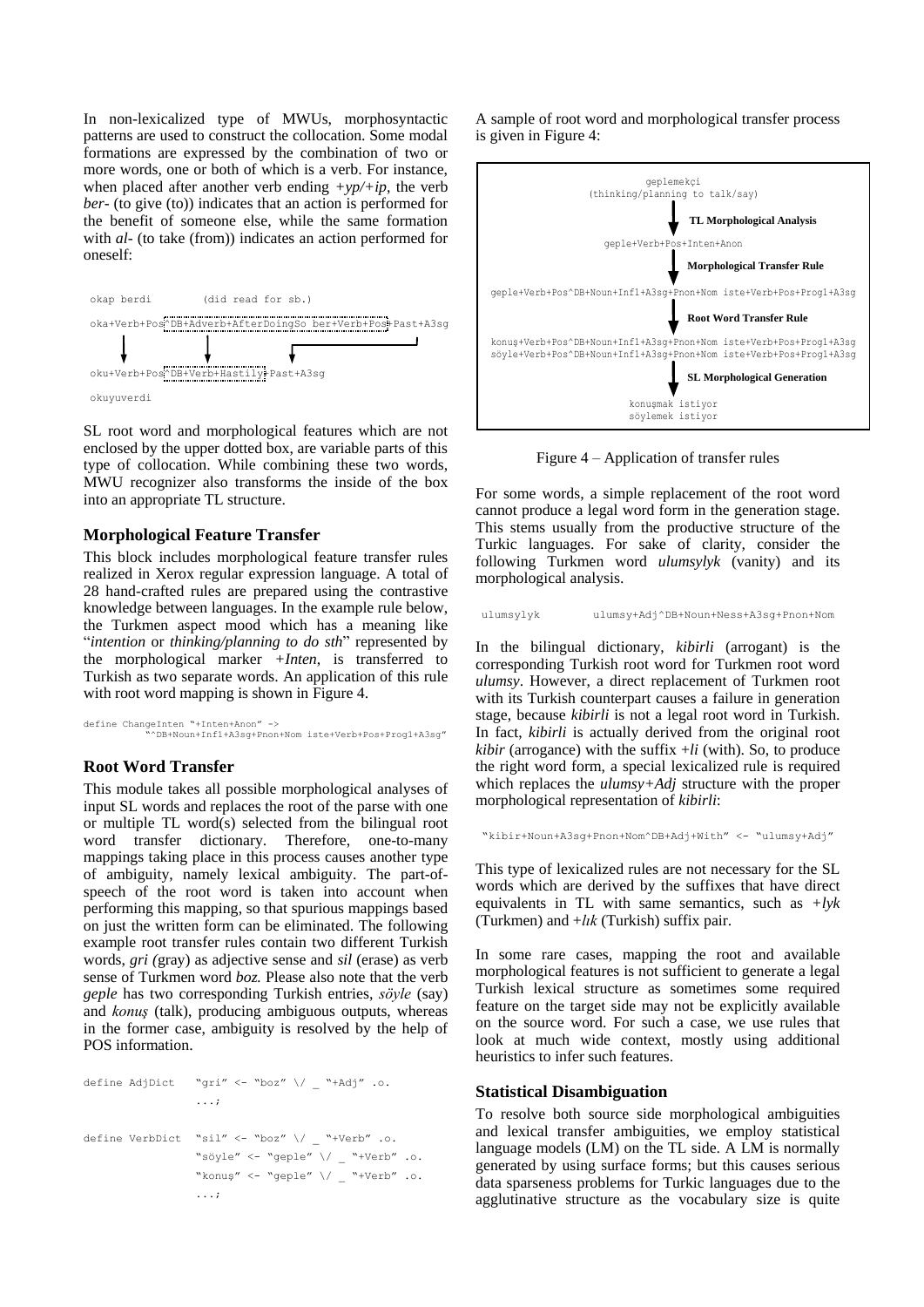

Figure 5 - A sample decoding of the candidate translations by using language models

<span id="page-4-0"></span>large. Instead of building a single LM to model the full word forms, we have employed a unified language modelling concept where different LMs are utilized to model different parts of the language. As a first step, TL training corpora is morphologically analyzed and disambiguated to build various types of LMs. For example, one type of LM which is trained on only disambiguated root words can play an effective role in solving lexical ambiguity problems. In [Figure 5,](#page-4-0) we show roots in Turkmen sentence with its Turkish root translations. The transition probabilities come from the LM probabilities. The most probable path (most probable translation) is found by the Viterbi algorithm. [Table 1](#page-4-1) shows the decoding of the example sentence in [Figure 5,](#page-4-0) where the bold sentence indicates the right translation. The bi-gram LM achieves to resolve the ambiguities so that the right translation gained the first rank is selected as the output.

| LM                | Rank                                          | <b>Most Probable Sentences</b>               |
|-------------------|-----------------------------------------------|----------------------------------------------|
| Order             |                                               |                                              |
|                   | 1                                             | ne için insanlar türlü dillerde söylüyorlar  |
| 2<br>Unigram<br>3 | ne için insanlar türlü dillerde konuşuyorlar  |                                              |
|                   | ne için adamlar türlü dillerde söylüyorlar    |                                              |
|                   | 1                                             | ne için insanlar türlü dillerde konuşuyorlar |
| 2<br>Bigram<br>3  | ne için adamlar türlü dillerde konuşuyorlar   |                                              |
|                   | kim için insanlar türlü dillerde konuşuyorlar |                                              |
|                   | 1                                             | ne için insanlar türlü dillerde konuşuyorlar |
| 2<br>Trigram      | kim için insanlar türlü dillerde konuşuyorlar |                                              |
|                   | 3                                             | ne için adamlar türlü dillerde konuşuyorlar  |

<span id="page-4-1"></span>Table 1 –Viterbi results of the sample sentence

Similarly, SL morphological ambiguities can be resolved by LMs trained on other morphological features (for instance, the last set of inflectional groups in the analyses or full morphological features except the root word).

Input of this statistical processing module is an ordered bag of all possible translations of the input sentence, including all kinds of ambiguities. LM based disambiguation module tries to find the most suitable sequence that have the highest probability value by constructing a HMM and running Viterbi algorithm on it.

# **Sentence Level Rules**

These rules implement some modifications to overcome the problems of word-by-word transfer paradigm. These FST-based rules do some sentence level work such as finding adjective phrases and making morpheme arrangements within the phrase. Phrases are not determined by a parser since we do not need a full parse. Instead, we employ some chunking rules just for finding certain phrase patterns. In the following example, a morpheme of an adjective phrase discovered in the original sentence, is replaced and relocated to its expected grammatical place in Turkish.



Figure 6 – Sentence level processing of an adjective phrase

Certainly, these kinds of rules require the morphological representation of the sentence. However, a small set of sentence level rules require the surface realizations of the words. Mostly, this set of rules deal with orthographic changes caused by the phonetic interactions between words. Note that the set of rules operating on surface forms must be performed after the TL morphological generation stage.

# **Morphological Generation**

Morphological representation of the translated TL sentence is transformed into the final representation by generating surface forms of the words using a TL morphological generator. We have used a well-known wide-coverage Turkish morphological analyzer (Oflazer 1995) in reverse (generation) direction to synthesize resulting word forms. Except for very few cases, each Turkish morphological parse maps to only one surface form, hence no ambiguity arises during this generation phase.

# **Transliteration**

Although it is not shown in the block diagram, a transliteration module functions in failure cases (i.e., morphological analysis or dictionary lookup failures) by exploiting the root word similarities of the languages. Instead of producing no output due to failures, our system produces TL equivalent by transliteration which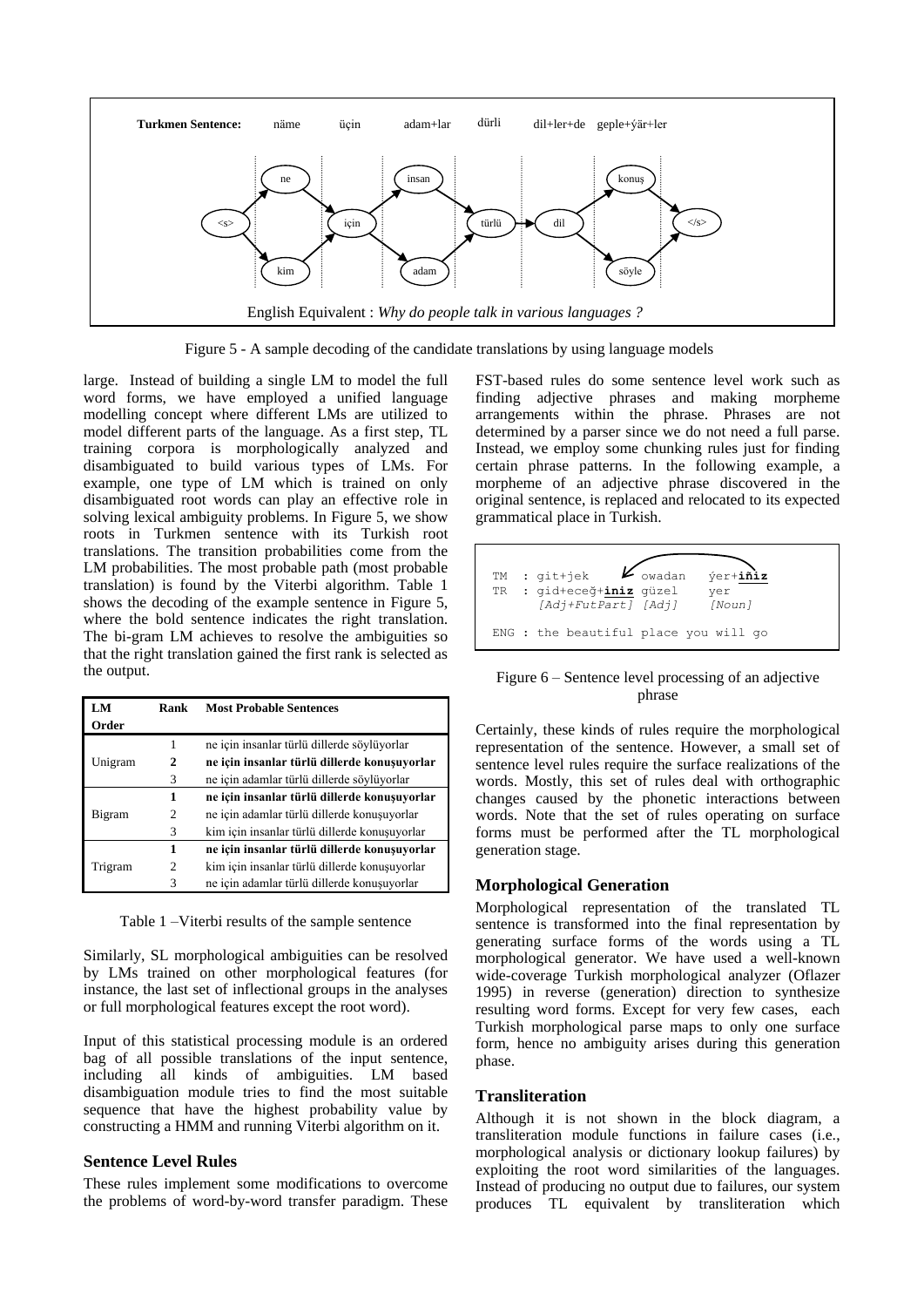| Sample 1                                                                                                         |
|------------------------------------------------------------------------------------------------------------------|
| Turkmen: Bir adam cölüñ icinde kompas tapypdyr.                                                                  |
| Turkish: Bir insan çölün içinde pusula bulmuştur.                                                                |
| Reference: Bir adam cölün icinde pusula bulmus.                                                                  |
| Sample 2                                                                                                         |
| Turkmen: Hamyr qyzqyn tamdyrda esli waqtlap durandan soñ, ondan taqamly bir zadyñ ysy<br>cykyp<br>ugrapdyr.      |
| Turkish: Hamur kızgın tandırda epeyce süre<br>durduktan sonra, ondan tatlı bir şeyin kokusu çıkmaya başlamıştır. |
| durduktan sonra ondan lezzetli bir şeyin kokusu çıkmaya başlamış.<br>Reference: Hamur sicak tandirda epevce      |
|                                                                                                                  |
| Sample 3                                                                                                         |
| Turkmen: Sebäbi meniñ icimde gosa ýumruk ýaly gyzyl bardy.                                                       |
| Turkish: Nedeni benim içimde çift yumruk qibi altın vardı.                                                       |
| Reference: Cünkü benim icimde cifte yumruk kadar altın vardı.                                                    |



<span id="page-5-0"></span>sometimes increases the intelligibility but unfortunately this usually provides no improvement in our evaluation. In the example below, transliterated version of the Turkmen word *mylaýym* (mild) is more likely to let the native Turkish speaker to make an analogy with the original Turkish corresponding *mülayim*.

> mylaýym transliteration mılayım

## **Results and Evaluation**

Outputs of the system are evaluated by the BLEU metric (Papineni *et al.* 2002). However, full-word form matching strategy of BLEU is inappropriate for agglutinative languages as a wrong suffix may cause a total mismatch even though the remaining part is completely right. Besides, the degree of variations in terms of word order is supposed to be compensated by multiple references, which does not always hold for free word order languages like Turkish. Nevertheless, we have used BLEU metric to measure the effects of our incremental changes on the system.

We get a BLEU score of 33.54 against a test set including 254 Turkmen sentences and 2 references per each sentence. In [Figure 7,](#page-5-0) sample output translations are presented with their references. Since BLEU metric evaluates resulting translations very harshly, we employ an additional evaluation strategy by supplying only root words of the system outputs and references, and we get 39.31 as root BLEU (BLEU-r) score. This score denotes the success in choosing the right root words in target side. LMs that cannot find the right morphological features cause the difference between our BLEU and BLEU-r scores.

Current BLEU scores of our system outputs indicate that it can produce fairly high quality translations. Moreover, when manually evaluated, one can observe that some translations get very low scores even though they have very similar meanings with the references. This reveals that the actual quality of the translations is higher to the extent that BLEU scores indicate.

### **Error-Analysis**

A detailed error analysis shows that erroneous situations mostly caused by wrong root word selections. In these cases, either the system chooses the false sense for the input word or the sequence with the highest probability contains a synonym of the reference words. Also, another distinct source of error is the group of Turkmen nouns ending with the vowel "*a*". Written Turkmen language has no discrimination between nominal case and dative case usage of these nouns whereas in the spoken language, last vowel *a* is stressed for the dative case. So, Turkmen morphological analyzer always produces the dative and nominal case analysis together for those words. As a result, a noun ending with the vowel *a* may be translated in a spurious dative or nominal case.

# **Conclusions and Future Work**

In summary, we propose a methodology based on a direct translation model by exploiting similarities of the Turkic languages. Our approach includes word-by-word translation enhanced by additional morphological transferring phase, as well as morphology guided MWU processing. Since SL is a resource-poor language, we choose resolving both morphological and lexical ambiguities on the target side, by the help of unified statistical LMs specifically trained on agglutinative language corpora. To ease some drawbacks of word-byword transfer strategy, we resort to apply a set of rules working on the sentence level.

Our next aim is to enlarge the size of our test set and references. Also, we are trying to extend the coverage of SL analyzer and bilingual dictionary, and to improve the quality of translations. As future work, we are currently working on other Turkic languages like Uighur and Azerbaijani.

#### **Acknowledgements**

This project is partly supported by The Scientific and Technical Research Council of Turkey under the contract no 106E048.

### **References**

- Altıntaş K. & Çiçekli İ. (2001) A Morphological Analyser for Crimean Tatar. In: Proceedings of the 10th Turkish Symposium on Artificial Intelligence and Neural Networks, TAINN, pp. 180-189, North Cyprus
- Canals-Marote R., Esteve-Guillén A., Garrido-Alenda A., Guardiola--Savall M.I., Iturraspe-Bellver A., Montserrat-Buendia S., Pérez-Antón-Rojas P., Ortiz-Pina S., Pastor-Antón H. & Forcada M.L. (2000)